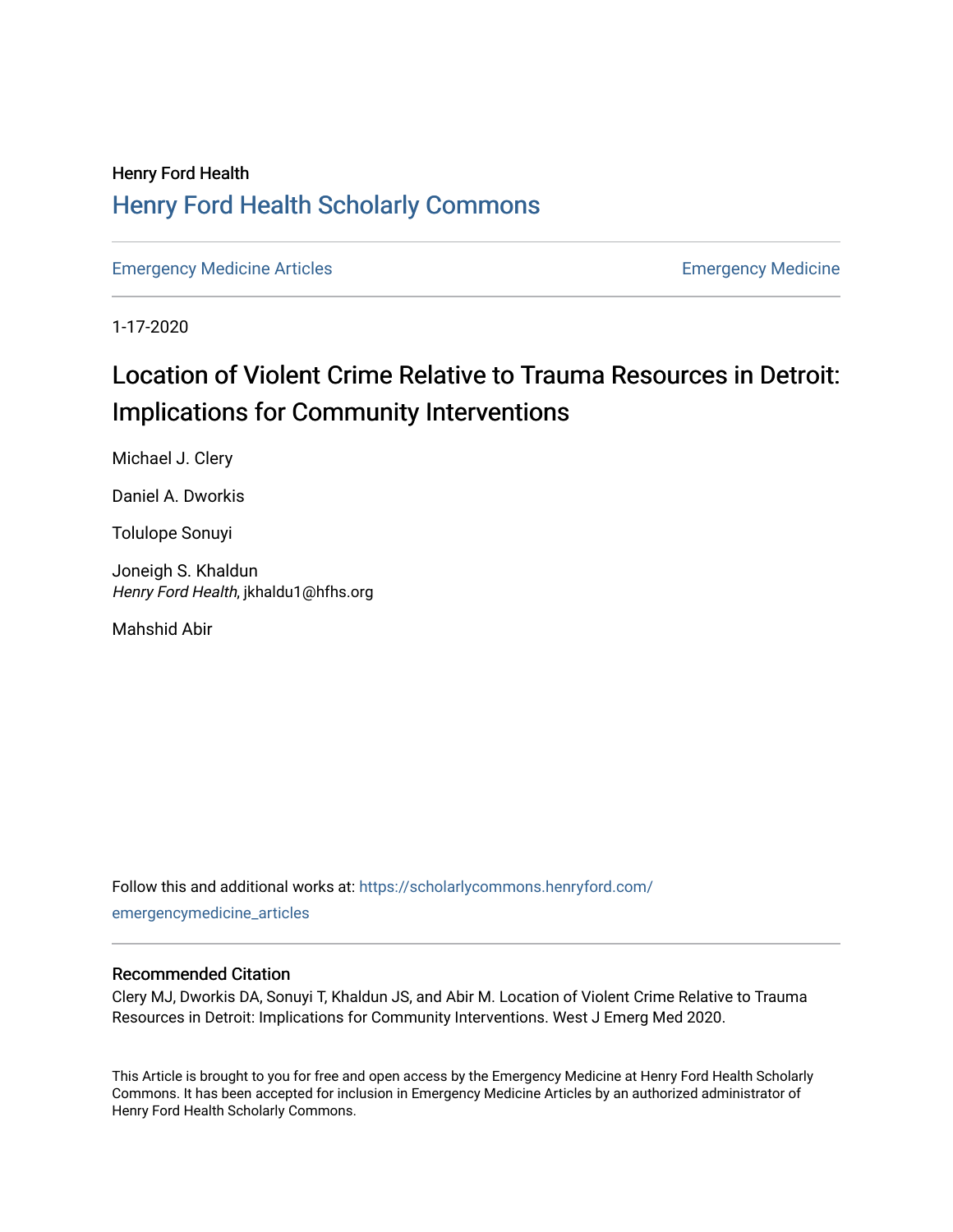# **Location of Violent Crime Relative to Trauma Resources in Detroit: Implications for Community Interventions**

**Michael J. Clery, MD, MPP\***† **Daniel A. Dworkis, MD, PhD**<sup>द</sup> **Tolulope Sonuyi, MD, MSc**|| Joneigh S. Khaldun, MD, MPH<sup>#\*\*</sup> **Mahshid Abir, MD, MSc**¶††‡‡§§ Emory University, Department of Emergency Medicine, Atlanta, Georgia \* Emory University, The Injury Prevention Research Center at Emory, Atlanta, Georgia † Keck School of Medicine of USC, Department of Emergency Medicine, Los Angeles, ‡ **California** The Lever Institute, Los Angeles, California § University of Michigan, Acute Care Research Unit, Ann Arbor, Michigan ¶ Wayne State University, Department of Emergency Medicine, Detroit, Michigan || Michigan Department of Health and Human Services, Lansing, Michigan # \*\*Henry Ford Hospital, Department of Emergency Medicine, Detroit, Michigan RAND Corporation, Santa Monica, California †† University of Michigan, Department of Emergency Medicine, Ann Arbor, Michigan ‡‡ University of Michigan, Institute for Healthcare Policy and Innovation, Ann Arbor, Michigan §§

*Section Editor:* Patrick Maher, MD Submission history: Submitted June 27, 2019; Revision received October 7, 2019; Accepted September 28, 2019 Electronically published January 27, 2020 Full text available through open access at http://escholarship.org/uc/uciem\_westjem

DOI: 10.5811/westjem.2019.9.44264

**Introduction:** Detroit, Michigan, is among the leading United States cities for per-capita homicide and violent crime. Hospital- and community-based intervention programs could decrease the rate of violent-crime related injury but require a detailed understanding of the locations of violence in the community to be most effective.

**Methods:** We performed a retrospective geospatial analysis of all violent crimes reported within the city of Detroit from 2009-2015 comparing locations of crimes to locations of major hospitals. We calculated distances between violent crimes and trauma centers, and applied summary spatial statistics.

**Results:** Approximately 1.1 million crimes occurred in Detroit during the study period, including approximately 200,000 violent crimes. The distance between the majority of violent crimes and hospitals was less than five kilometers (3.1 miles). Among violent crimes, the closest hospital was an outlying Level II trauma center 60% of the time.

**Conclusion:** Violent crimes in Detroit occur throughout the city, often closest to a Level II trauma center. Understanding geospatial components of violence relative to trauma center resources is important for effective implementation of hospital- and community-based interventions and targeted allocation of resources. [West J Emerg Med. 2020;21(2)291-294.]

#### **INTRODUCTION**

In 2015 there were 1,759.6 violent crimes per 100,000 residents in Detroit, Michigan, the second highest rate in the nation. In 2018 the Federal Bureau of Investigation named Detroit the second most dangerous city in America.<sup>1</sup> Violence disproportionately affects Black adolescents, for whom homicide is the leading cause of death compared to

accidental trauma for the general adolescent population.<sup>2</sup> Beyond fatalities, the Centers for Disease Control and Prevention reports that for every homicide there are 94 non-fatal violent injuries.<sup>3</sup> Youth who have been injured are at increased risk for further injury and death, with 44% of injured youth admitted to an urban hospital trauma service later readmitted for assault and 20% ultimately killed within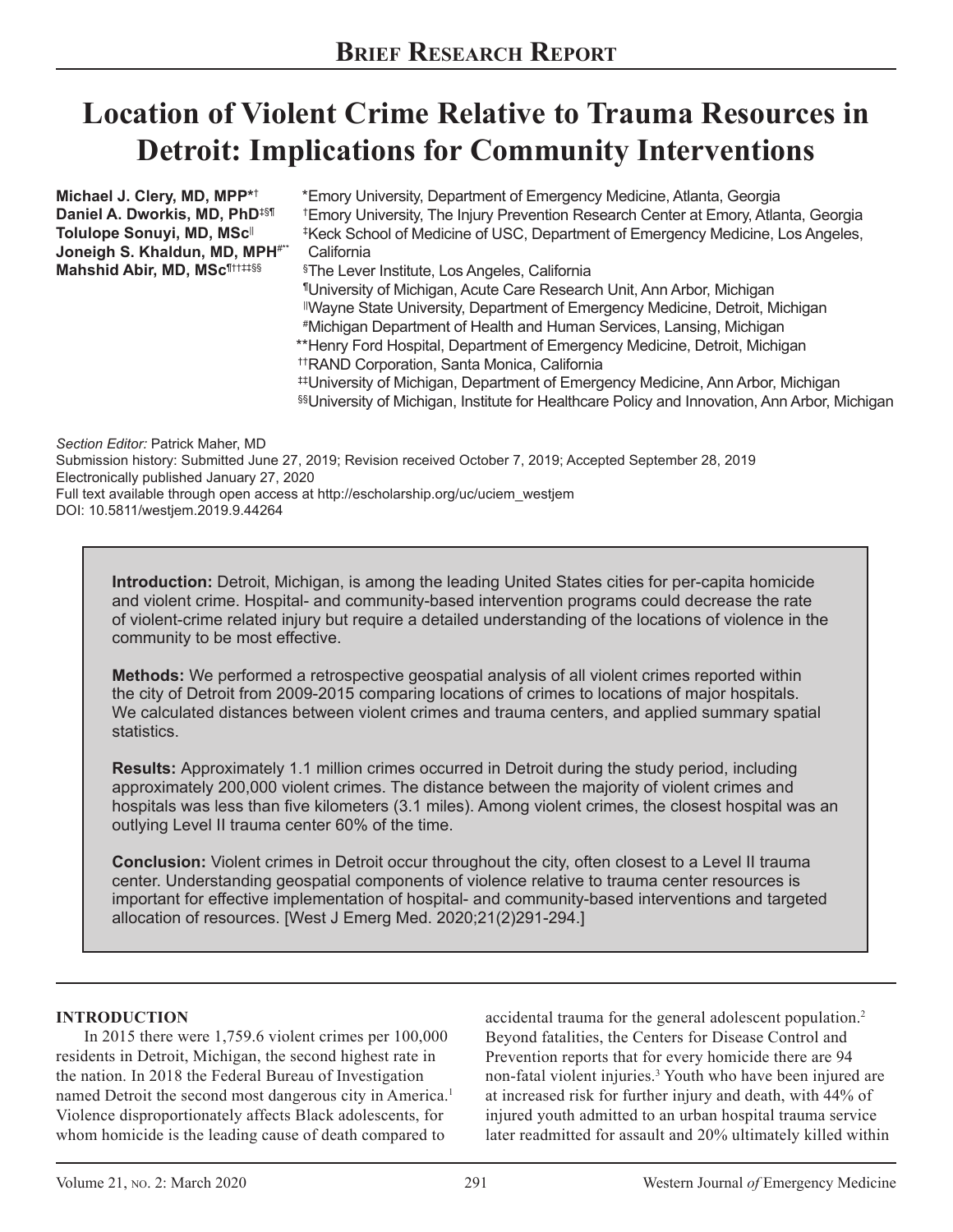#### five years.<sup>4</sup>

After treatment at a medical center, victims of violent crime are often discharged back to the same environment in which they were injured, placing them at risk for continued violence and injury.<sup>5</sup> preventative interventions are often based out of inpatient units; however, the question of how often youth who have been injured due to violence are discharged from emergency departments (EDs However, hospital- and community-based interventions, such as the Safe Streets intervention in Baltimore, have been proven to decrease youths' risk of violence,.6 For these public health interventions to be effectively and efficiently implemented, they must be appropriately targeted. This is particularly important in cities like Detroit that have relatively low population density (only eight census block groups have greater than 15 housing units per acre, the majority having less than five) spread over 139 square miles.<sup>7</sup> While Detroit has implemented several projects aimed at stemming violence, targeted strategies may improve effectiveness.<sup>8</sup>

Geospatial mapping has previously been used to implement targeted interventions and to manage chronic disease by "hot-spotting" of acute care use.<sup>6</sup> Hot-spotting describes a "data driven process for the timely identification of extreme patterns in a defined region of the healthcare system."<sup>9</sup> Geospatial mapping has also been used to evaluate the geographic distribution of child abuse cases to deliver targeted interventions, as well as to identify communities with high burdens of opioid-related emergency department (ED) visits and hotspots of opioid overdose.<sup>9</sup>

Examination of geospatial data relative to health system resources is a novel approach to inform not only areas of risk but also opportunities for health system-community partnerships. Hospital- and community- based interventions also require well-developed public health infrastructure and partnerships in order to compete for necessary grants and other funding to support such programs.10 The objective of this study was to analyze the location of homicides and violent crimes in Detroit in relation to the city's trauma centers to explore ways in which hospital- and communitybased violence intervention programs could be optimally deployed.

#### **METHODS**

We obtained data on the type and location of all crimes in Detroit from 2009-2015 from a publicly available database maintained by the Detroit Police Department via the Detroit Open Data Portal.Crime locations are blurred slightly by the addition of a small amount of spatial "noise" to ensure anonymity but remain accurate to the street block level. Crimes were tagged as "violent" if they were identified as one of the following categories: "AGGRAVATED ASSAULT," "ASSAULT," "HOMICIDE," "JUSTIFIABLE HOMICIDE," or "NEGLIGENT HOMICIDE."

Data on the locations of hospitals in Detroit were obtained

#### *Population Health Research Capsule*

What do we already know about this issue? *There are effective hospital- and communitybased intervention programs to reduce violence, but they require significant resources and coordination with trauma systems.*

What was the research question? *We examined optimal deployment of intervention resources and show a reproducible process for such evaluation.*

What was the major finding of the study? *One trauma center was closest to >40% of violent crime in Detroit; most violent crimes occurred closest to a Level II trauma center.*

How does this improve population health? *Examination of violent crimes or other public health issues relative to health center resources can inform optimal intervention deployment.*

from "Data Driven Detroit," a publicly available database. Since the Department of Veterans Affairs Detroit Medical Center, Detroit Receiving Hospital, Hutzel Hospital, Harper Hospital, and Children's Hospital of Michigan are all located in the same hospital complex in downtown Detroit, we created a composite "Downtown Medical Center (DTMC)" surrogate, with coordinates defined as the unweighted geometric average of these hospitals. We performed centroid analysis using the "geosphere" package executed in the R programming language (www.r-project.org). Distances between crimes and hospitals were calculated using the Vincenty ellipsoid method, executed via the "geosphere" package with an equatorial axis of 6,378,137 meters (m), a polar axis of 6,356,752.3142 m, and an inverse flattening of 1/298.257223563. For each violent crime we identified the closest hospital within the city and the distance to that hospital. All further statistical analyses were performed in the R language. This study was determined to not require review by the Emory Institutional Review Board.

#### **RESULTS**

During the study period, 1,083,265 crimes were recorded by the Detroit Police Department, including 202,931 violent crimes (18.7%). Table 1 shows the breakdown of crimes by year. While overall numbers of crimes decreased from approximately 181,000 per year to approximately 137,000 per year, the percent of those crimes that were violent rose from 17.6% to 20.5%.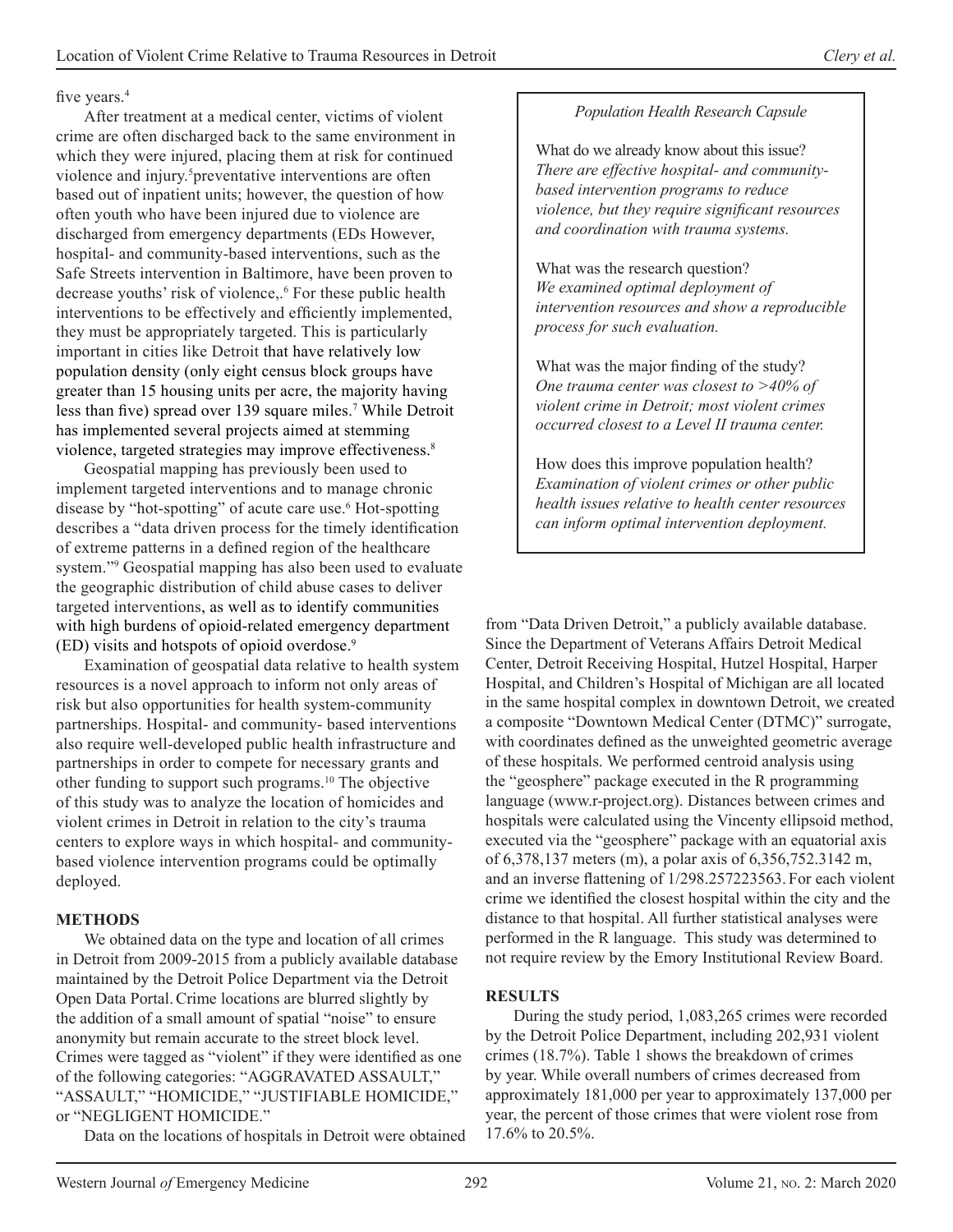**Table 1.** Comparison of the numbers of total, violent, and nonviolent crimes reported by the Detroit Police Department from 2009 to 2015.

| Year | Total<br>crimes | Nonviolent<br>crimes | Percent | Violent<br>Crimes | Percent |
|------|-----------------|----------------------|---------|-------------------|---------|
| 2009 | 181,427         | 149.549              | 82.4%   | 31,878            | 17.6%   |
| 2010 | 169,925         | 138,961              | 81.8%   | 30,964            | 18.2%   |
| 2011 | 156,569         | 128,172              | 81.9%   | 28,397            | 18.1%   |
| 2012 | 155.581         | 126.831              | 81.5%   | 28.750            | 18.5%   |
| 2013 | 146.679         | 119.447              | 81.4%   | 27.232            | 18.6%   |
| 2014 | 136,359         | 108,672              | 79.4%   | 27,687            | 20.3%   |
| 2015 | 136,725         | 108,702              | 79.5%   | 28,023            | 20.5%   |

The median distance between a crime and the closest available hospital was 4.582 kilometers (km) (inter-quartile range [IQR] 2.682 km - 6.428 km). Violent crimes were slightly, although significantly, farther away from hospitals than nonviolent crimes (median distance 4.7 km with IQR 2.9 km - 6. 5km compared to median distance 4.5 km with IQR 2.6 km -  $6.4$  km, p-value  $\leq$  2.2E-16). Among the subset of 202,931 violent crimes, 200,348 (98.7%) occurred within 10 km (6.2 miles) of a hospital, 108,918 (53.7%) occurred within 5 km, and 8,782 (4.3%) occurred within one km. Across the study period, the median distance between a violent crime and the closest hospital stratified by year of crime varied minimally.

Over the study period, the hospital closest to violent crimes was most often Sinai-Grace Hospital, which was the closest hospital for 41.2% of violent crimes followed by Henry Ford Hospital (23.6%), Ascension St. John Hospital (19.2%), and DTMC (16.0%). Table 2 depicts the breakdown of violent crimes by closest hospital across each year of the analysis period and shows that these trends are stable across the analysis period. Of the four hospital complexes considered here, the DTMC and Henry Ford hospitals carry Level I trauma designations, while St. John's and Sinai-Grace are Level II trauma facilities. Among violent crimes, only 39.5% occurred closest to a Level I trauma center, while the majority (60.5%) occurred closest to Level II trauma centers.

#### **DISCUSSION**

We explored the spatial relationship between violent crimes and trauma centers in Detroit and showed that the majority of violent crimes occur close to hospitals, within five km in most cases. These findings are especially relevant in a city like Detroit with low population density. This analysis aims to understand the best approach to administer resources for violence prevention and intervention in relation to a hospital partner, not simply relative to crime location. Based on this geospatial analysis, Sinai Grace Hospital and the surrounding communities would likely realize the greatest benefit from investment in community violence reduction interventions.

Presenting information with geospatial data centered around well-known community landmarks has previously been employed to engage community organizations and empower community members to organize effectively. The ability to organize multiple stakeholders around an issue would likely be important for violence, which disproportionately affects a marginalized population for whom social support is often lacking.11 In prior work, researchers reported: "The repeated display of health-disparity hot spot maps ensured that multiple audiences could quickly interpret prevalence and trends."12 This analysis of violent crime relative to a well-known trauma center location could also be used as a model for community engagement around effective investment in hospital- and community-based interventions for many public health issues.

While resources for trauma care are, by design, concentrated at Level I trauma centers, the communities suffering from violent crimes in Detroit are more often closer to Level II trauma centers. A single Level II trauma center was the closest hospital to over 40% of all violent crimes in Detroit. Based on these results, policymakers and payers should consider incentivizing Level II trauma centers to prioritize violence-related prevention and interventions to optimally address the safety and well-being of the communities they serve. Although they are not necessarily where every patient in the area is treated for injuries, these centers represent opportunities for community-based health system partnership to reduce injury. Further, nonprofit hospitals with Level II trauma centers should consider supporting violent injury prevention as a key strategy to meet community benefit requirements for federal tax exemption.

#### **Table 2.** Counts of which violent crimes are closest to each hospital, broken down by year of analysis.

|             | 2009   | 2010   | 2011   | 2012   | 2013   | 2014   | 2015   |
|-------------|--------|--------|--------|--------|--------|--------|--------|
| <b>DTMC</b> | 5.399  | 5.188  | 4,792  | 4.673  | 4.189  | 3.999  | 4,072  |
| Sinai-Grace | 12.529 | 12.266 | 11,222 | 11.810 | 11.581 | 12.014 | 12,345 |
| Henry Ford  | 7.925  | 7.457  | 6.900  | 6.738  | 6,394  | 6.207  | 6,315  |
| St. John    | 6.025  | 6.053  | 5.483  | 5,529  | 5,068  | 5.467  | 5,291  |

*DTMC*, Downtown Medical Center.

Level I trauma centers: DTMC, Henry Ford; Level II centers: Sinai-Grace, St John's.